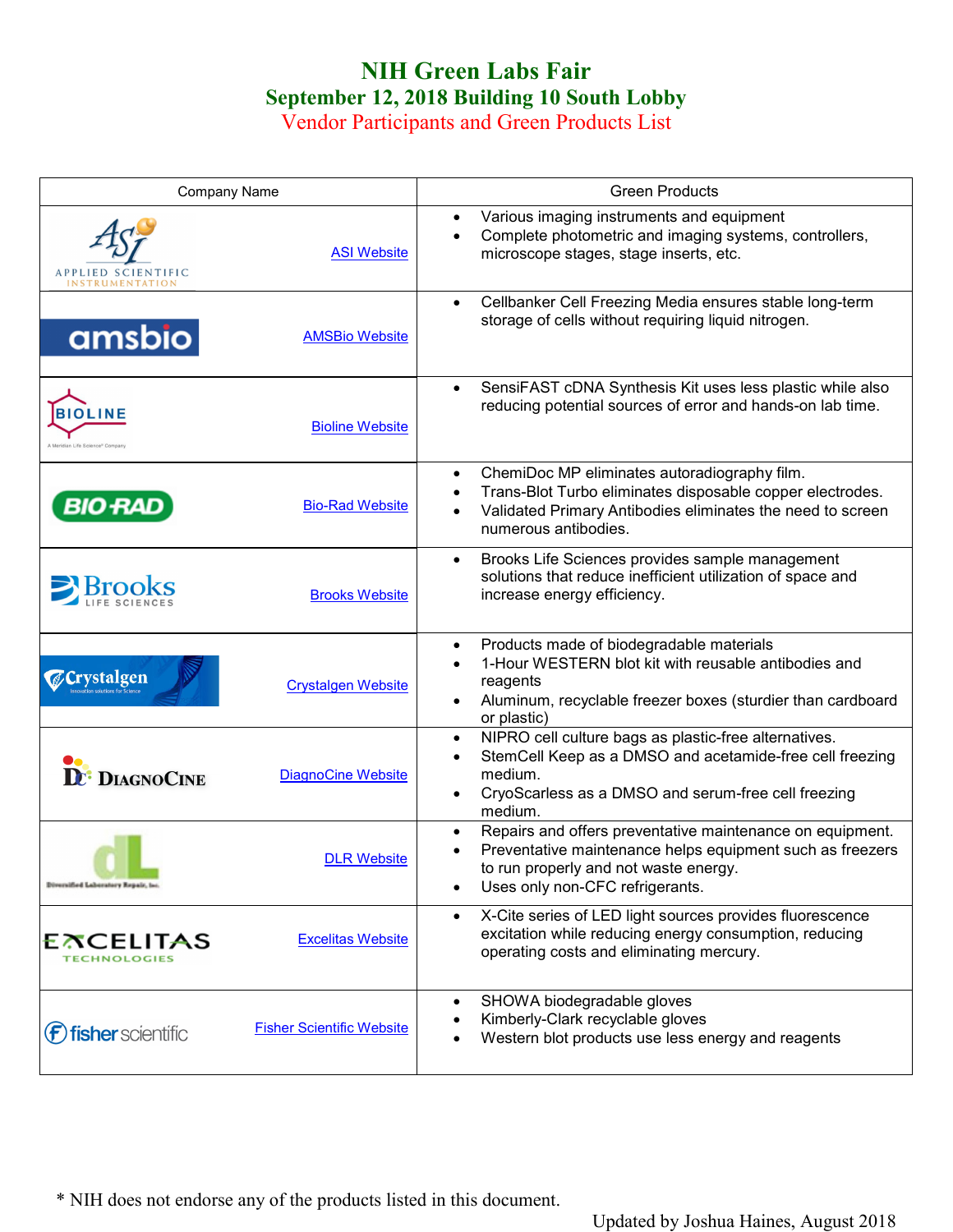## **NIH Green Labs Fair September 12, 2018 Building 10 South Lobby**

Vendor Participants and Green Products List

|                                                                 | <b>Company Name</b>                                   | <b>Green Products</b>                                                                                                                                                                                                                   |
|-----------------------------------------------------------------|-------------------------------------------------------|-----------------------------------------------------------------------------------------------------------------------------------------------------------------------------------------------------------------------------------------|
| Government<br>Scientific Source<br><b>Everything Scientific</b> | <b>Government Scientific</b><br><b>Source Website</b> | Various green products, including LEED, Energy Star, Green<br>Seal and Cradle to Cradle certifications.                                                                                                                                 |
| GRENOVA                                                         | <b>Grenova Website</b>                                | TipNovus and TipNovusMini automated pipette tip washing<br>devices allow for reuse and recycling of plastic tips.<br>GrenoClean is a proprietary cleaning product for pipette tips.                                                     |
| <b>Inotech<sup>®</sup></b><br>BioScience                        | <b>Inotech Bioscience Website</b>                     | Glass bead sterilizers conserve energy and replace Bunsen<br>burners.<br>100% biodegradable packing materials                                                                                                                           |
|                                                                 | <b>Imgen Website</b>                                  | Histo-Clear clearing agent that eliminates xylene.<br>G:BOX Chemi system for fluorescence and<br>chemiluminescence imaging without a dark room.                                                                                         |
| NEW ENGLAND                                                     | <b>New England</b><br><b>BioLabs Website</b>          | Monarch Nucleic Acid Purification Kits that feature box<br>$\bullet$<br>materials made from recycled paper, contain 44% less<br>plastic than similar kits, and can be completely recycled<br>Styrofoam return program                   |
| <b>NIH Supply Center</b>                                        |                                                       | Features a green products section in the store catalog<br>$\bullet$<br>Free delivery on campus and off campus<br>Free storage at Distribution Center for bulk purchases                                                                 |
| <b>NIH Surplus</b>                                              |                                                       | Manages excess property collected from the IC's<br>Redistributes excess property to save money, reduce waste<br>and promote reuse of working equipment.                                                                                 |
|                                                                 | <b>PHCBI Website</b>                                  | Energy Star-certified Ultra-Low Temperature Freezers                                                                                                                                                                                    |
| <b>Promega</b>                                                  | <b>Promega Website</b>                                | RNA purification products, Luciferase reporter assays and<br>CellTiter-Glo 2.0 Assays either eliminate the use of organic<br>solvents, substitute radioactive assays or reduce storage<br>cost at ambient temperature.                  |
| proteinsimple                                                   | <b>Protein Simple Website</b>                         | Simple Westerns have only have two disposable pieces,<br>$\bullet$<br>compared to many for a traditional Western.<br>Single Cell Western reduces sample volume.<br>Simple Plex uses less plastic than traditional ELISA's.<br>$\bullet$ |
| $\bullet$ $\bullet$ $\bullet$<br><b>QIAGEN</b>                  | <b>Qiagen Website</b>                                 | Ecofriendly RNA, DNA and plasmid isolation kits<br>$\bullet$<br>Programs to encourage packaging and waste reduction,<br>paper reduction, energy savings, and using green buildings                                                      |

\* NIH does not endorse any of the products listed in this document.